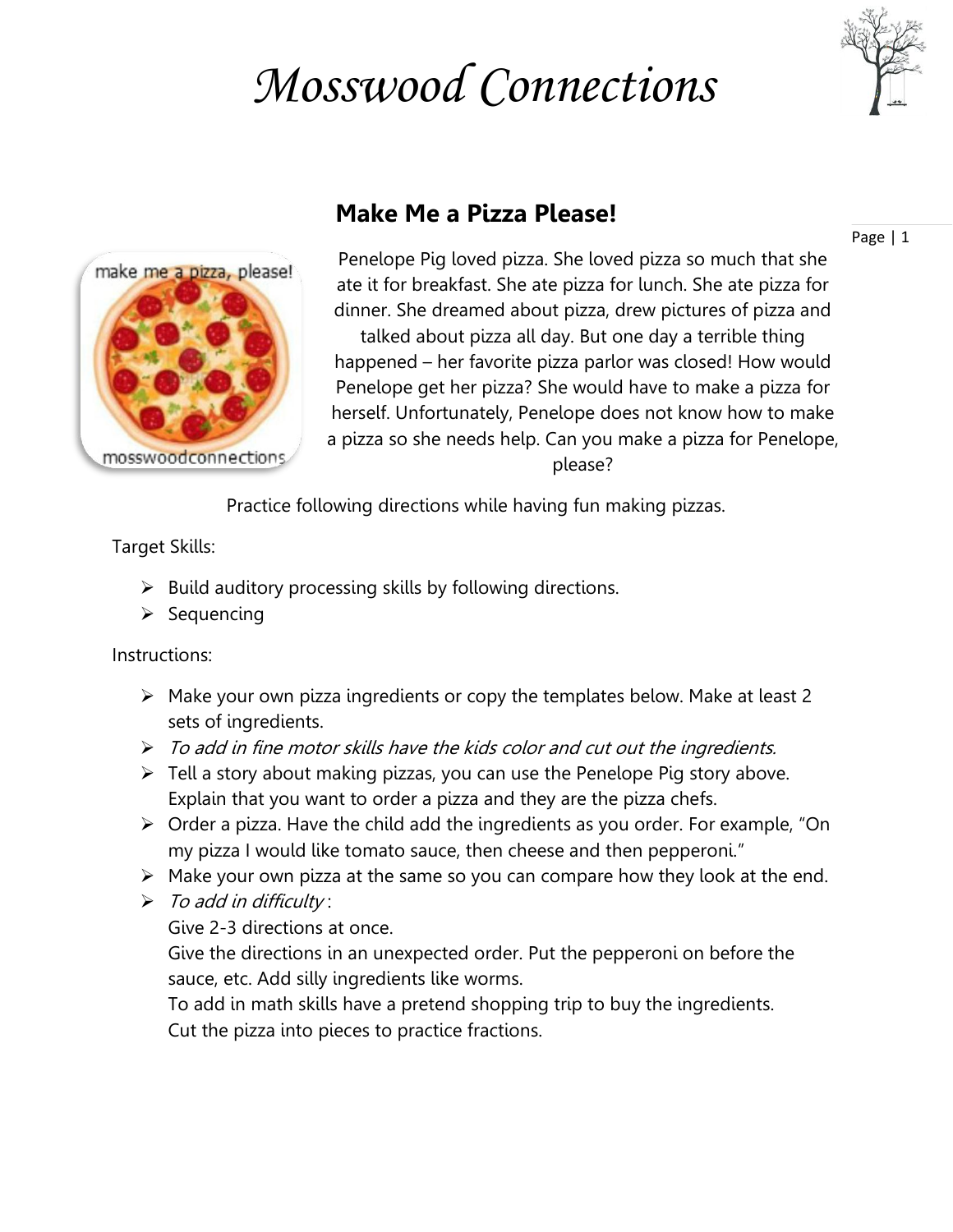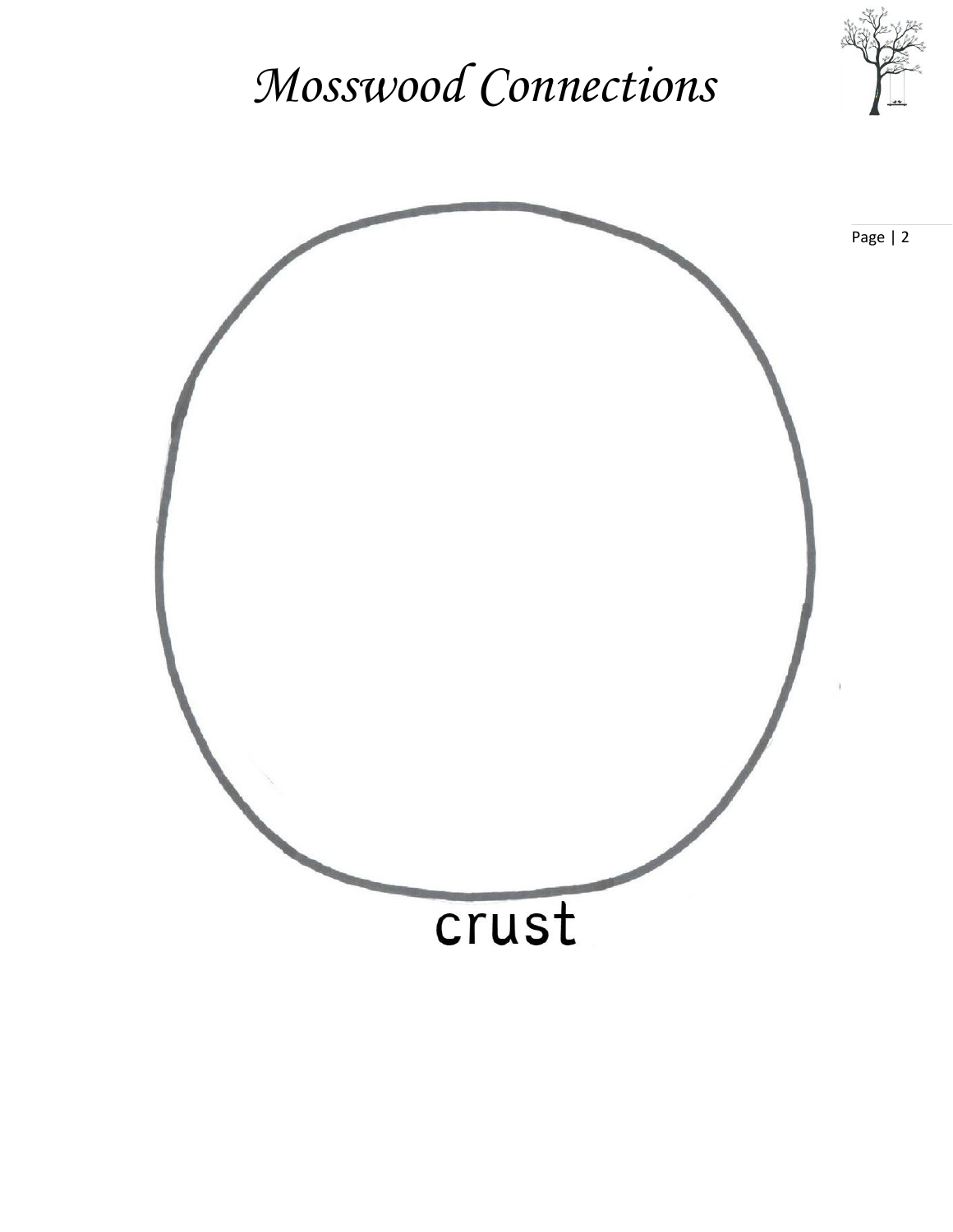*Mosswood Connections*



Page | 3

## Pepperoni: